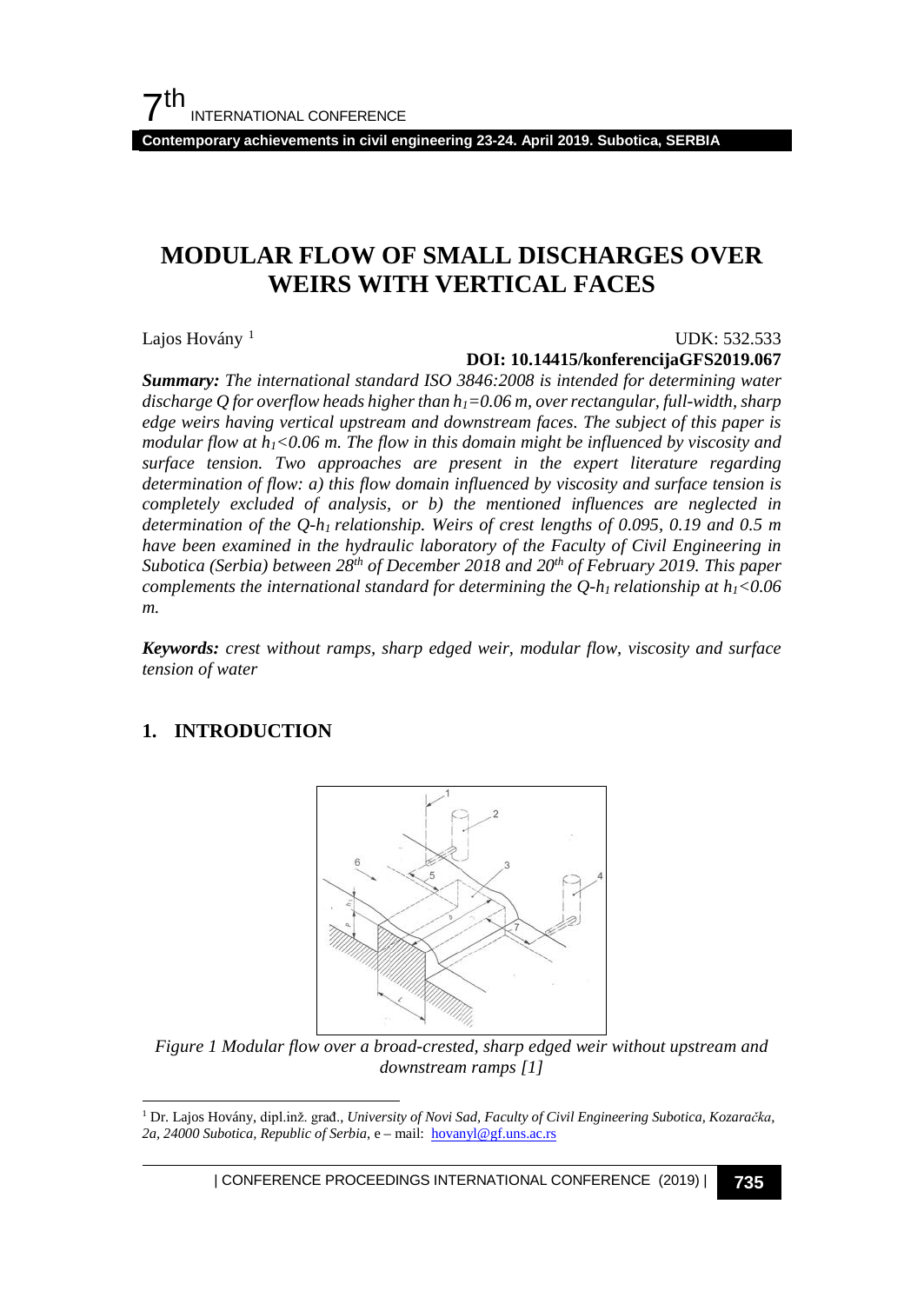Modular flow over full-width, sharp edged weir of vertical upstream and downstream faces is examined (Figure 1). The flow height-discharge relationship is categorized as follows:

- flow over a long-crested weir  $(0 \le h_1/L \le 0.1)$  [2-4],
- flow over a broad-crested weir  $(0.1 \leq h_1/L \leq 0.4)$  [1-4],
- flow over a short-crested weir  $(0.4 \leq h_1/L \leq 1.5-2)$  [1-4] and
- flow over a sharp crested weir  $(1.5-2 \leq h_1/L)$  [2, 4].

Modular flow over a broad-crested weir in the Republic of Serbia is calculated using the following equation:

$$
Q=mb\sqrt{2gh_1^{3/2}}
$$
 (1)

where *m* is the discharge coefficient, *b* is the width of the weir and *g* is the gravity acceleration (Figure 1). In general, the discharge coefficient of broad-crested weir depends on  $h_1/P$ ,  $h_1/L$ ,  $h_1/b$ , *We* and *Re*, where *P* and *L* are the height and length of the weir,  $\text{Re}=g^{1/2}h_1^{3/2}/v$  is the Reynolds number,  $\text{We}=pgh_1^{2}/\sigma$  is the Weber number, *v* is the kinematic viscosity,  $\rho$  is density, and  $\sigma$  is the coefficient of water surface tension [5-7].

### **1.1 The maximum flow head** *h1* **influenced by viscosity and water surface tension**

According to the international standard, the discharge coefficient in equation (1) is:

$$
m=2C/3^{3/2} \tag{2}
$$



*Figure 2 Chart for the determining coefficient C with the limits of validity (dashed lines) [1]*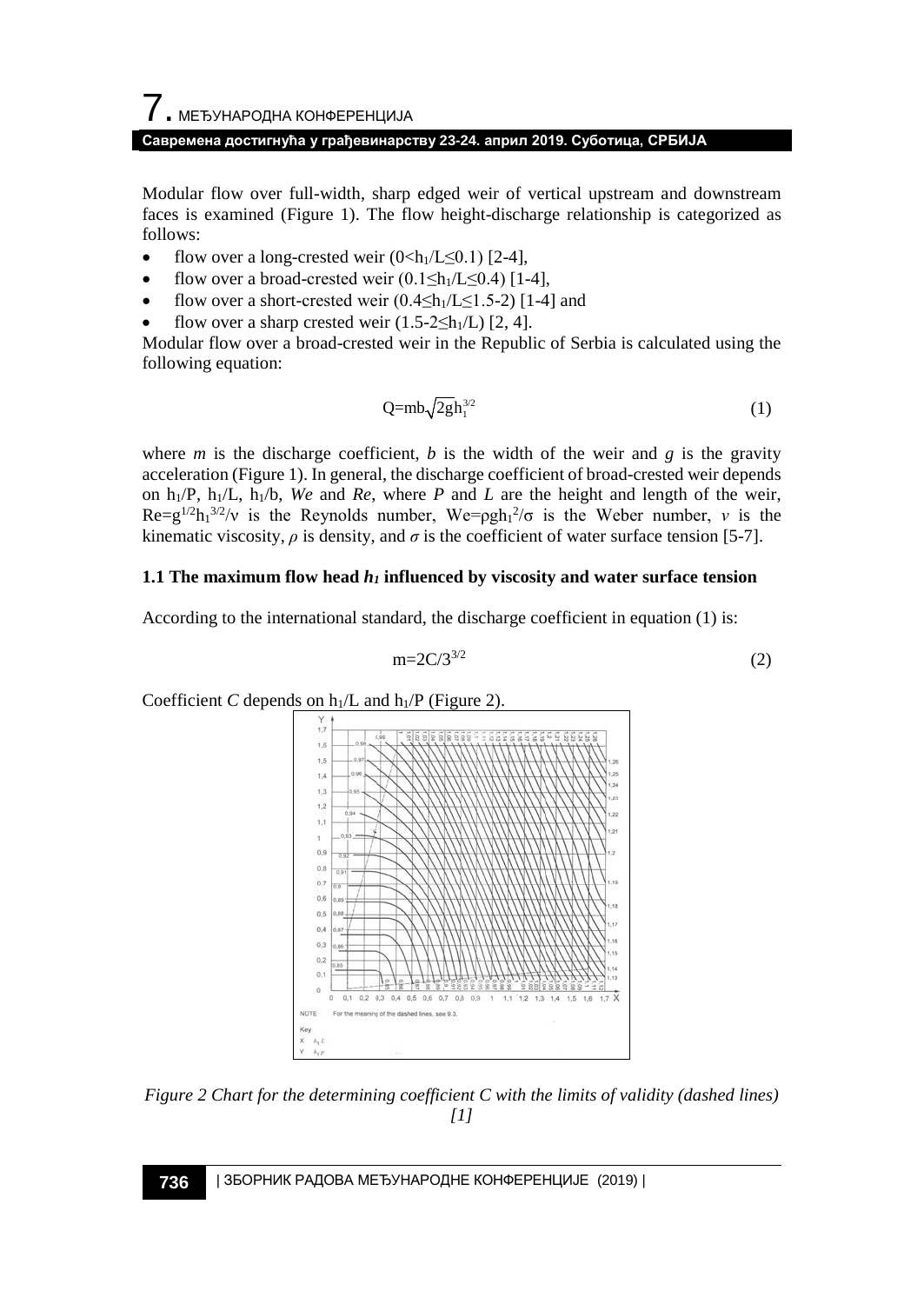## $7th$ INTERNATIONAL CONFERENCE

#### **Contemporary achievements in civil engineering 23-24. April 2019. Subotica, SERBIA**

The dashed lines in Figure 2 represent the limits imposed by the following restrictions:

- a) to avoid viscosity and surface tension effects:  $h_1 \ge 0.06$  m,  $b \ge 0.3$  m,  $P \ge 0.15$  m,
- b) there are no calibration data available beyond the practical limits: 0.1<L/P<4,  $0.1 < h_1/L < 1.6$ , and
- c) to avoid unstable water levels:  $h_1/P < 1.6$ .

Based on the  $h_1/L$  values it may be concluded that the standard applies to the cases of broad-crested and short-crested weirs without the influence of viscosity and water surface tension on flow.

In order to avoid the influence of fluid properties, boundary roughness, and the accuracy with which h<sub>1</sub> can be determined, Bos (1989) recommends flow heads h<sub>1</sub>≥(0.06 m and 0.08L) [8].

Hager and Schwalt (1994) performed experiments with water of temperature 15°C [9]. They have analyzed the value of discharge coefficient in function of flow head for longcrested and broad-crested weirs (Figure 3).



*Figure 3 Discharge coefficient in function of flow head in test series by Hager and Schwalt (1994)*

| <b>BS</b><br><b>ISO</b> | $h_1 \geq 0.06$       | $b \geq 0.3$ m    | $P \ge 0.15$      | L(m)              | 0.1 < L/P < 4 | $0.1 < h_1/L < 1.6$ | $h_1/P < 1.6$ |
|-------------------------|-----------------------|-------------------|-------------------|-------------------|---------------|---------------------|---------------|
| 3846:2008               | m                     |                   | m                 |                   |               |                     |               |
| Bazin, 1896             | $0.055 -$             | 2 <sub>m</sub>    | $0.75 \text{ m}$  | $0.1 - 2m$        | $0.133 -$     | $0.03 - 1.93$       | $0.073 -$     |
| $[3]$                   | $0.447 \text{ m}$     |                   |                   |                   | 2.667         |                     | 0.596         |
| U.S.                    | $0.023 -$             | 4.87 m            | $3.43 \text{ m}$  | $0.146 - 5$       | $0.042 -$     | $0.005 - 4.15$      | $0.007 -$     |
| Geological              | $1.35 \text{ m}$      |                   |                   | m                 | 1.458         |                     | 0.396         |
| Survey, 1903            |                       |                   |                   |                   |               |                     |               |
| [3]                     |                       |                   |                   |                   |               |                     |               |
| Keutner,                | $0.0355 -$            | 0.1 m             | 0.5 m             | $0.1 - 2m$        | $0.2 - 4$     | $0.035 - 2.21$      | $0.071 -$     |
| 1934 [3]                | 0.26 <sub>m</sub>     |                   |                   |                   |               |                     | 0.52          |
| Prentice,               | $0.030 -$             | 0.3 <sub>m</sub>  | $0.2 \text{ m}$   | $0.61 -$          | 3.05-4.55     |                     | $0.15 -$      |
| 1935 [7]                | $0.183 \; \mathrm{m}$ |                   |                   | $0.91 \text{ m}$  |               |                     | 0.915         |
| Washington,             | $0.016-$              | 0.254 m           | $0.08 -$          | $0.34 \text{ m}$  | 2.429-4.25    | $0.047 - 0.29$      |               |
| 1941 [3]                | $0.097 \;{\rm m}$     |                   | 0.14 m            |                   |               |                     |               |
| Minnesota,              | $0.021 -$             | $0.512 \text{ m}$ | 0.1615            | $0.686 \text{ m}$ | 4.248         | $0.03 - 0.251$      | $0.13 -$      |
| 1941 [3]                | $0.173 \; \mathrm{m}$ |                   | m                 |                   |               |                     | 1.071         |
| 1950<br>Tison,          | $0.044 -$             | 0.5 m             | 0.3 <sub>m</sub>  | 1.8 <sub>m</sub>  | 6             | $0.024 - 0.092$     | $0.147 -$     |
| 71                      | $0.165 \; \mathrm{m}$ |                   |                   |                   |               |                     | 0.55          |
| Berezinskij,            | $0.045 -$             | $0.51 -$          | $0.03 -$          | $0.39 - 2.5$      |               |                     |               |
| 1950 [7]                | $0.358 \; \mathrm{m}$ | $1.92 \text{ m}$  | 0.46 <sub>m</sub> | m                 |               |                     |               |

| Flow head varied from 0.027 m to 0.2021 m (Table 1). |  |  |  |
|------------------------------------------------------|--|--|--|
|------------------------------------------------------|--|--|--|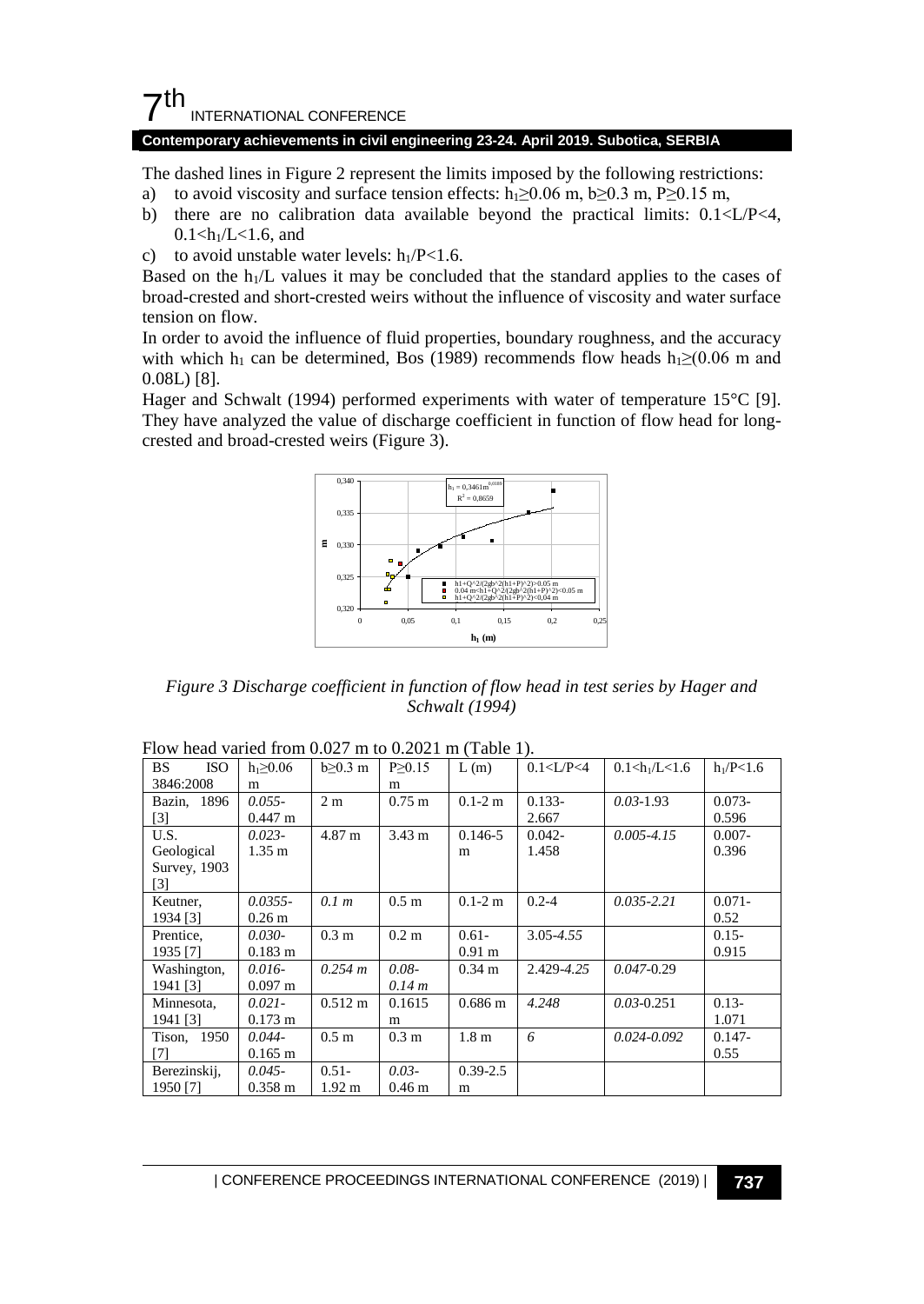

| Govinda Rao       | $0.031 -$             | 0.61 <sub>m</sub> | $0.30-$                 | $0.1 - 3.05$          |                |                 |               |
|-------------------|-----------------------|-------------------|-------------------------|-----------------------|----------------|-----------------|---------------|
| and               | $0.277 \text{ m}$     |                   | 0.31 <sub>m</sub>       | m                     |                |                 |               |
| Muralidhar,       |                       |                   |                         |                       |                |                 |               |
| 1963 [7]          |                       |                   |                         |                       |                |                 |               |
| Wakhlu,           | $0.012 -$             | 0.2032            | 0.0508                  | 0.3048                | 6              | $0.04 - 0.273$  | $0.236 -$     |
| 1963 [3]          | $0.083 \; \mathrm{m}$ | $\boldsymbol{m}$  | $\boldsymbol{m}$        | m                     |                |                 | 1.634         |
| Moss, 1972        | $0.033 -$             | 0.61 <sub>m</sub> | $0.152 \;{\rm m}$       | $0.15 -$              | $0.987 - 5$    |                 | $0.217 - 0.5$ |
| [7]               | $0.076 \text{ m}$     |                   |                         | 0.76 <sub>m</sub>     |                |                 |               |
| Sreetharan,       | $0.037 -$             | $0.27 -$          | $0.08 - 0.2$            | $0.08 - 0.9$          |                |                 |               |
| 1983 [7]          | 0.29 <sub>m</sub>     | 0.51 <sub>m</sub> | m                       | m                     |                |                 |               |
| Tim.<br>1986      | $0.025 -$             | 0.25 m            | 0.1 m                   | 0.31 <sub>m</sub>     | 3.1            | $0.081 - 0.394$ | $0.25 - 1.22$ |
| [7]               | $0.122 \text{ m}$     |                   |                         |                       |                |                 |               |
| Ramamurty         | $0.026 -$             | 0.254 m           | 0.1016                  | 0.3048                | 3              | $0.087 - 0.4$   | $0.256-$      |
| et al. 1988       | $0.123 \text{ m}$     |                   | $\boldsymbol{m}$        | m                     |                |                 | 1.211         |
| $\lceil 3 \rceil$ |                       |                   |                         |                       |                |                 |               |
| and<br>Hager      | $0.027 -$             | $0.499$ m         | $0.401 \; \mathrm{m}$   | 0.5 <sub>m</sub>      | 1.25           | $0.054 - 0.41$  | $0.067 -$     |
| Schwalt           | $0.205$ m             |                   |                         |                       |                |                 | 0.511         |
| $(1994)$ [9]      |                       |                   |                         |                       |                |                 |               |
| Johnson           | $0.015 -$             | $0.923 \text{ m}$ | $0.1 - 0.15$            | $0.038 -$             |                | $0.045 - 6.3$   |               |
| 2000 [3]          | $0.787 \text{ m}$     |                   | m                       | $0.203 \; \mathrm{m}$ |                |                 |               |
| Zachoval<br>et    | $0.036-$              | 1 <sub>m</sub>    | $0.25 \; \mathrm{m}$    | 0.5 <sub>m</sub>      | $\overline{c}$ | $0.072 - 0.382$ | $0.144 -$     |
| al., 2012 [7]     | $0.191 \text{ m}$     |                   |                         |                       |                |                 | 0.764         |
| Bijankhan et      | $0.0124 -$            | 0.6 <sub>m</sub>  | 0.1<br>$\boldsymbol{m}$ | $0.002 -$             | $0.02 - 2.82$  | $0.063 - 29.95$ | $0.063 -$     |
| al. (2013) [4]    | $0.0717 \text{ m}$    |                   | 0.2<br>and              | $0.2 \text{ m}$       |                |                 | 0.717         |
|                   |                       |                   | m                       |                       |                |                 |               |

**Савремена достигнућа у грађевинарству 23-24. април 2019. Суботица, СРБИЈА**



The avoid scale effects the following restriction was imposed:  $h_1 + Q^2/(2gb^2(h_1+P)^2) \ge 0.04$ 0.05 m. According to Figure 3, the above mentioned limitation corresponds to flow heads h<sub>1</sub>≥0.05 m.

The limit in flow head of a weir in terms of viscosity and water surface tension has been investigated by Zachoval et al. (2014) in function of relative error  $\delta = \Delta C_d/C_d$ , where  $C_d = C/(H_1/h_1)^{3/2}$  and  $H_1 = h_1 + Q^2/[2gb^2(h_1+P)^2]$  (Figure 4) [7].



*Figure 4 Relative error δ in function of flow head h=h<sup>1</sup> based on tests by Zachoval et al. (2014) [7]*

Based on Figure 4, the authors have concluded that these influences were negligible for  $h_1 \geq 0.06$  m, and according to Figure 5 this conclusion applied to broad-crested weirs just in a limited range:  $0.12 \leq h_1/L \leq 0.3$ .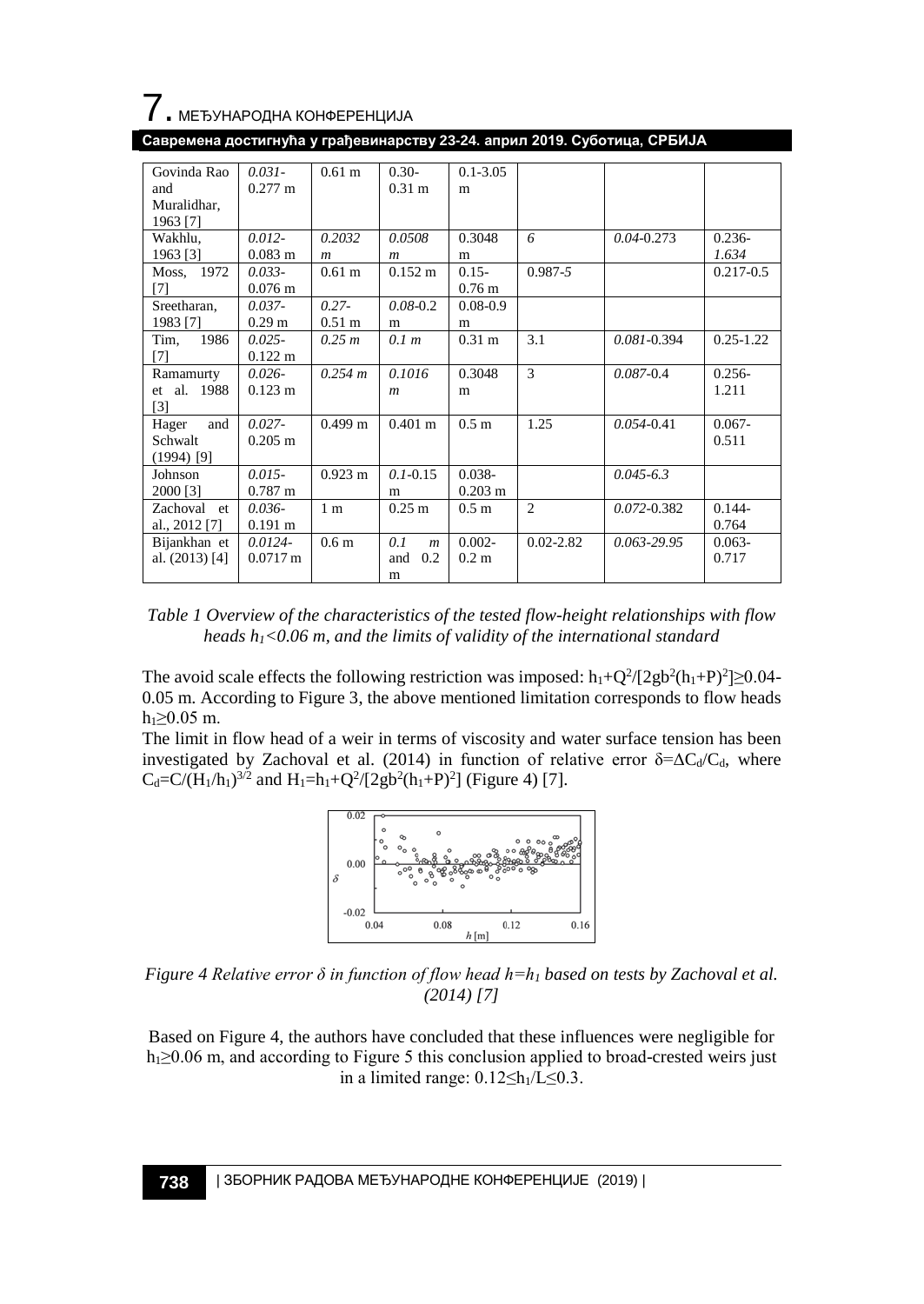**Contemporary achievements in civil engineering 23-24. April 2019. Subotica, SERBIA**



*Figure 5 Relative error δ in the function of the relative head h/t=h1/L based on experiments by Zachoval et al. (2014) [7]*

The same authors have concluded that the limit heads declared by Bos (1989) and Hager and Schwalt (1994) represent the limits in terms of the influence of viscosity and water surface tension.

Therefore, equation (2) does not apply to discharge coefficients for flow heads  $h_1 < 0.06$  m.

#### **1.2 Investigation of head-discharge relationship for h1<0.06 m**

Following the publication of the international standard, Azimi and Rajaratnam (2009) analyzed the results of measurements obtained in 2000 (Table 1) [3]. They have established new functions for coefficient *C* in equation (2) (Figure 6).



*Figure 6 Functions of coefficient*  $C_d = C$  *in equation (2) for long-crested (a), for broadcrested (b) and short-crested weirs (c), where h=h1 [3]*

The measurements shown in Figure 6 included flow heads even lower than 0.06 m, except for the measurements performed by Woodburn (1932) and U.S.D.W. (1903). Not all measurements met the requirements of the international standard (these values are written in italic in Table 1). Using coefficients  $a_1=1.02$ ,  $b_1=0.12$ ,  $a_2=0.873$ ,  $b_2=0.3$ ,  $c_2=0.878$ ,  $a_3=0.767$  and  $b_3=0.215$ , the following types of functions have been determined:

long-crested weirs: 
$$
C=a_1[h_1/(h_1+P)]b_1
$$
 (3a)

$$
broad-crested weirs: C=a_2[h_1/(h_1+P)]^2+b_2[h_1/(h_1+P)]+c_2
$$
\n(3b)

$$
short-crested weirs: C=a_3+b_3(h_1/L) \tag{3c}
$$

The above functions do not include parameters standing for viscosity and water surface tension.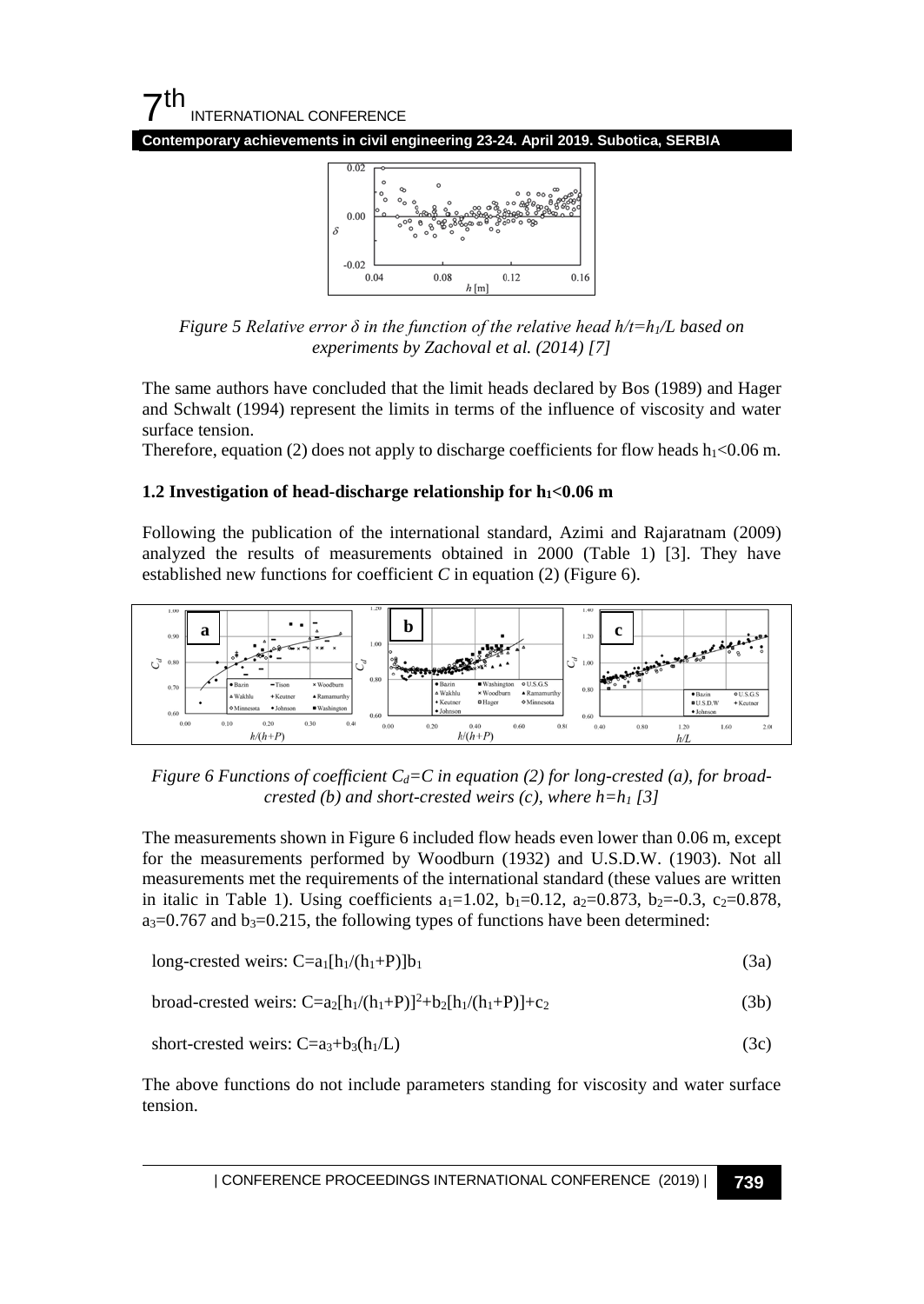# 7. МЕЂУНАРОДНА КОНФЕРЕНЦИЈА **Савремена достигнућа у грађевинарству 23-24. април 2019. Суботица, СРБИЈА**

At the hydraulic laboratory of the irrigation and reclamation engineering department, University of Tehran, Bijankhan et al. (2013) investigated weirs of flow heads ranging from 0.0124 m to 0.0717 m (Table 1) [4]. The flow height of the examined cases did not always satisfied the requirements of the international standard. The  $O-h_1$  relationship was determined by neglecting the influence of viscosity and water surface tension. These relationships are presented in two ways. The first type of relation was obtained using the following form:

$$
\frac{h_1}{P} = 1.5128 \left(\frac{K_s}{P}\right)^{1.0328}
$$
 (4)

In equation (4),  $Ks=[Q^2/(b^2g)]^{1/3}$ . The error in determination of discharge is between  $\pm 15\%$ and  $\pm 10\%$  (Figure 7).



*Figure 7 Errors in determining the discharge over the long-crested, broad-crested, and the short-crested weir using equation (4), where*  $h=h_1$  *and*  $L_c=L$  *[4]* 

The second type of relationship is in form (3). Based on measurements, Bijankhan et al. (2013), have established new coefficients:  $a_1=0.532$ ,  $b_1=-0.342$ ,  $a_2=4.2003$ ,  $b_2=-2.5966$ ,  $c_2=1.3563$ , a<sub>3</sub>=0.9309 and b<sub>3</sub>=0.1839. The margin of error was less than  $\pm 10\%$  (Figure 8).



*Figure 8 Error in determination of discharge using the test results by Bijankhan et al. (2013) for functions of type (3), where h=h<sub>1</sub> and L<sub>c</sub>=L [4]* 

Therefore, in case of weirs, even though required by the international standard, scientific literature ignores the influence of viscosity and water surface tension even for  $h_1 < 0.06$  m. On the basis of the outlined diagrams is evident that in investigations Azimi and Rajaratnam (2009) and Bijankhan et al. (2013), the proposed functions (without the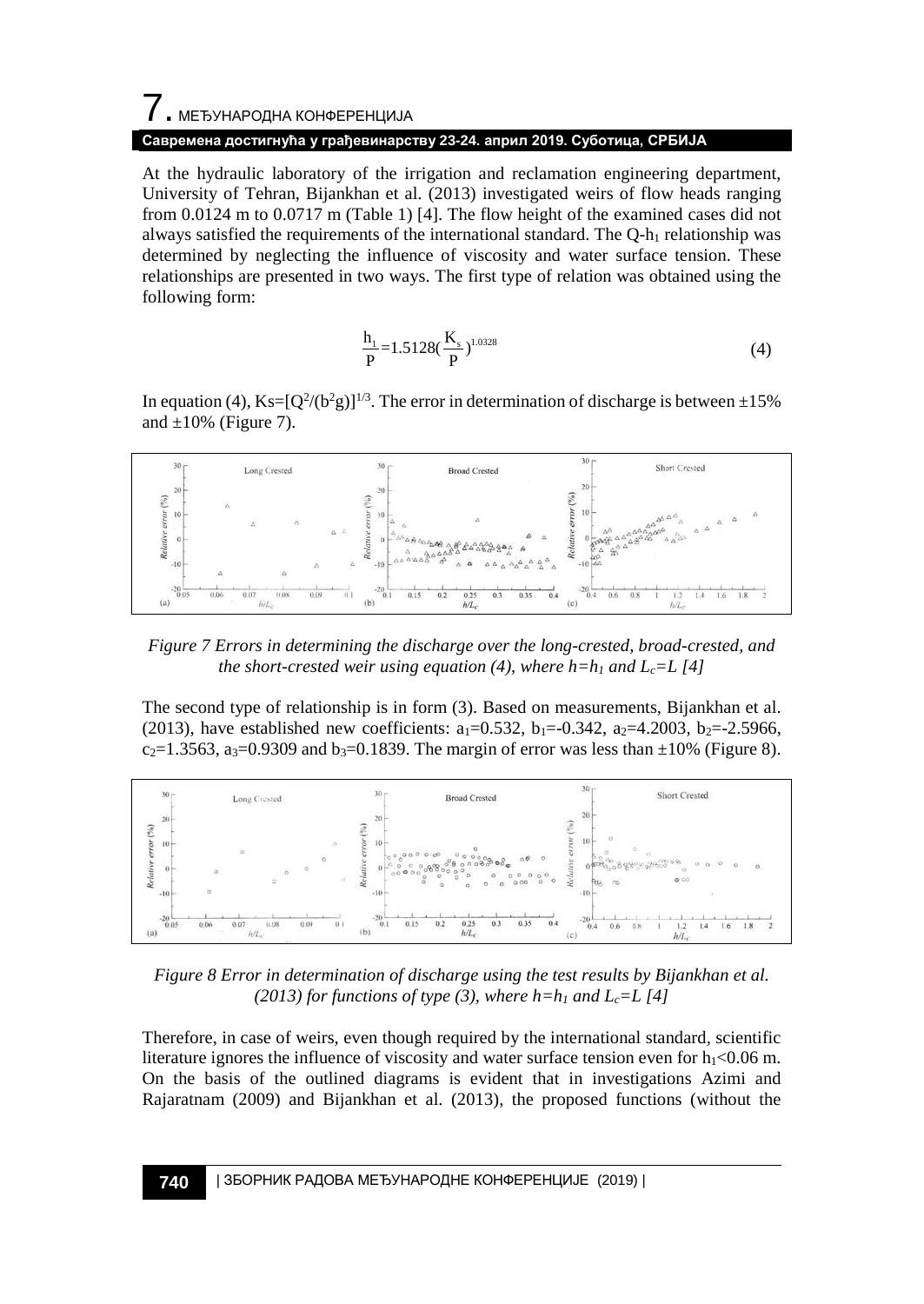#### **Contemporary achievements in civil engineering 23-24. April 2019. Subotica, SERBIA**

influence of viscosity and water surface tension) are less suitable for long-crested weirs than for broad and short-crested weirs.

In flows with  $h_1$ <0.06 m a domain of flow exists influenced by viscosity and water surface tension. There is no such function in the aforementioned scientific literature. Based on the results of low flow measurements in case of sharp-crested weir and flume, the following type of function is suggested for the  $Q-h_1$  relationship [10-14]:

$$
\frac{Q}{bh_1} = f(\frac{\sqrt[3]{\frac{Re^2}{We}}}{20000}) = f(\frac{\sqrt[3]{\frac{oh_1}{\rho v^2}}}{20000})
$$
\n(5)

The aim of this paper is to determine the Q-h<sub>1</sub> relationship in case of weir of  $h_1 < 0.06$  m.

### **2. DESCRIPTION OF THE INSTALLATION**

In the hydraulic laboratory of the Faculty of Civil Engineering in Subotica, a weir was installed in the flow direction at the downstream end of the experimental channel, having width of 0.1 m and length of 2.2 m (Figure 9).



*Figure 9 Experimental installation 1 - water tank, 2 - pump, 3 - channel of width b, 4 - gauge, 5 - weir of height P and length L*

Water was brought into the channel from a tank by pump, producing modular flow over the weir, by then either returned to the tank through pipes, or taken to the water collecting vessel.

The crest with of the investigated weir was  $b=0.1$  m, the length was  $L=0.095-0.5$  m and the height was P=0.0678-0.0711 m (Table 2). The upstream and downstream faces of the weir were vertical, and the upstream and downstream horizontal edges were both sharp.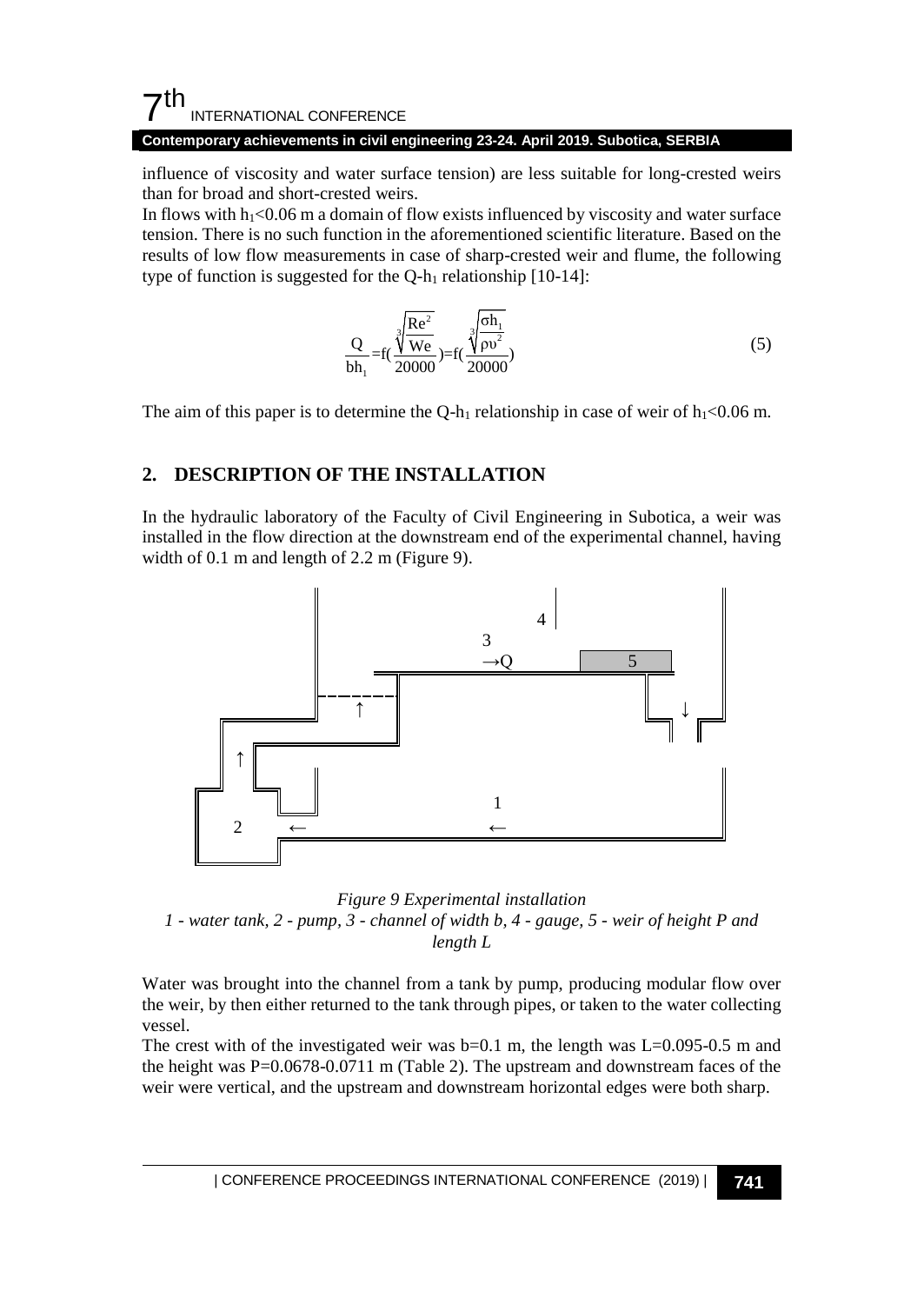| (m)                          | 0.095         | 0.19          | 0.5           |
|------------------------------|---------------|---------------|---------------|
| P(m)                         | 0.0678        | 0.0683        | 0.0711        |
| $h_{1min} \div h_{1max}$ (m) | 0.0034-0.0653 | 0.0038-0.0646 | 0.0046-0.0619 |
| $h_1/L$                      | $0.04 - 0.69$ | $0.02 - 0.34$ | $0.01 - 0.12$ |
| Number of measurements       |               | 68            |               |

**Савремена достигнућа у грађевинарству 23-24. април 2019. Суботица, СРБИЈА**

#### *Table 2 Basic characteristics of the tested series*

In accordance with the recommendation of the international standard, the measuring section was located  $3h_{1max}=3*0.0619$  m=0.1857 m<0.24 m<4 $h_{1max}=4*0.0653$  m=0.2612 m upstream to the upstream face of the weir (Table 2).

The water level was measured using a gauge of  $\pm$  0.1 mm accuracy.

Capturing of water lasted at least 25 seconds. The mass of the water was measured using a scale accurate to 5 grams (within the range of up to 15 kg) and accurate to 10 grams (in the range between 15 kg and 150 kg).

The temperature of the water was measured near the measuring section. It varied between 19 and 21°C, averaging at 19.8°C. Water density was established using a measuring cylinder with a volume of 1  $dm^3$ , intended for water having temperature of 20°C. The density of the water was 1 kg/dm<sup>3</sup>. Therefore, the discharge was calculated using the following equation:

$$
Q = \frac{G_{\text{vessel + water}} - G_{\text{vessel}}}{t} (l/s)
$$
 (6)

where *Gvessel+water* is the combined mass of the vessel and the water contained (kg), *Gvessel* is the mass of the vessel only (kg), and *t* is the duration of water derivation (s).

Two types of errors have been identified in the paper: in determining the discharge and in determining the discharge coefficient. The discharge determination error is calculated using the equation: Error  $(\%)=100*(Q_i-Q_{(6)})/Q_{(6)}$ , where the  $Q_i$  discharge of water is calculated using the functions specified in Figures 11 and 12, and *Q(6)* is calculated using equation (6). The error in determining the discharge coefficient is calculated using the equation: Error (%)=100\*(m<sub>i</sub>-m<sub>(1)</sub>)/m<sub>(1)</sub>, where  $m_i$  is the discharge coefficient calculated using equation (2) and (3) and Figure 2, and  $m_{(1)}$  is calculated using equation (1).

### **3. MEASUREMENT RESULTS**

On December 28<sup>th</sup> of 2018, January 10<sup>th</sup>, February 11<sup>th</sup>-12<sup>th</sup> and 19<sup>th</sup>-20<sup>th</sup> of 2019, 42-68 measurements were performed by flow heads 0.0038-0.0653 m (Table 2). Using equation (1) for each measurement, the discharge coefficient *m* has been determined (Figure 10).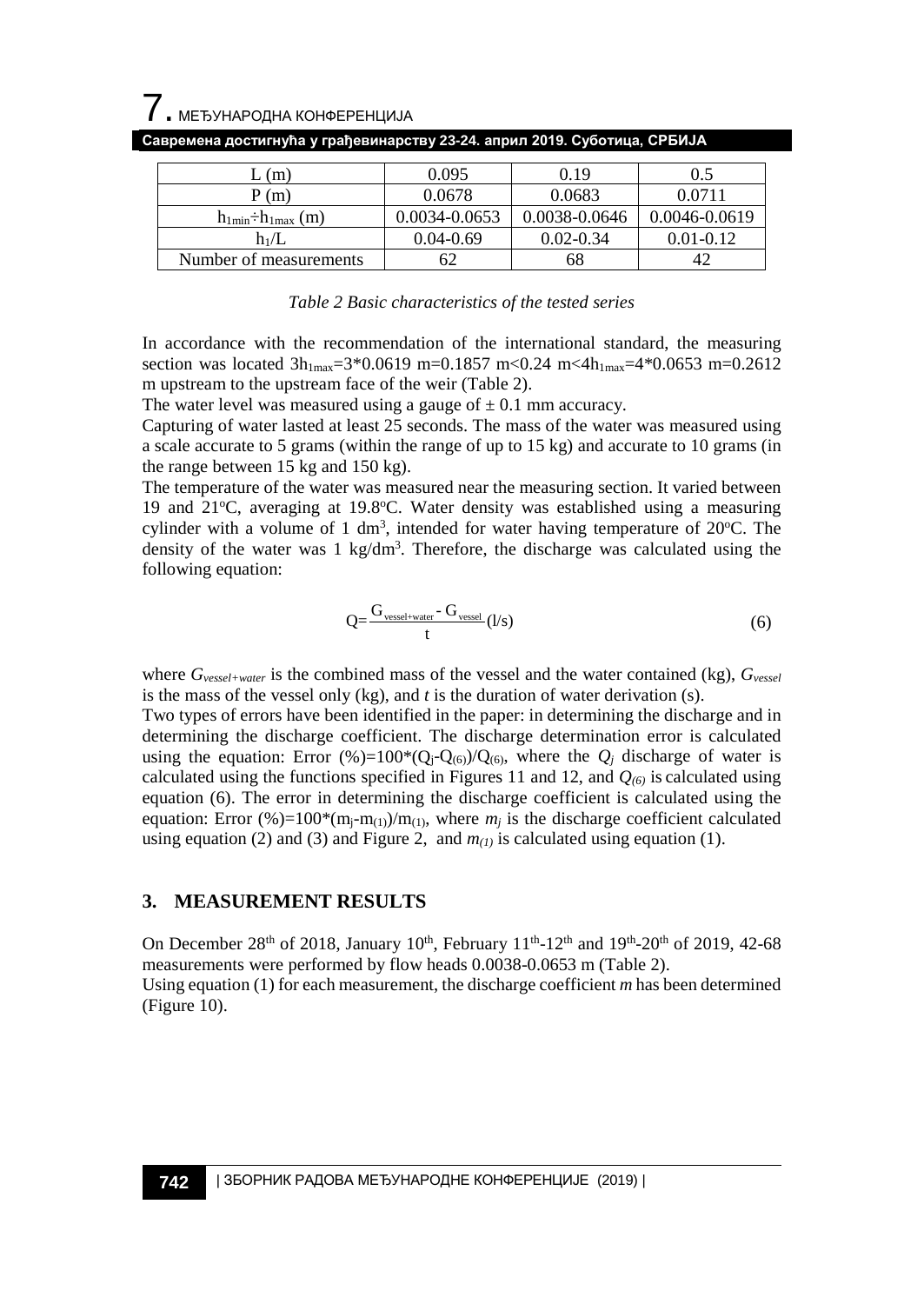**Contemporary achievements in civil engineering 23-24. April 2019. Subotica, SERBIA**



*Figure 10 Measured values and values of discharge coefficient determined according to the international standard, compared with the results of the tests performed by Azimi and Rajaratnam (2009) and by Bijankhan et al. (2013)*

Using Figure 2, equation (2) produced values of discharge coefficient which were in accordance with the international standard. Using equations (3) and (4), the Azim and Rajaratnam (2009) and Bijankhan et al. (2013) functions were presented. The Q-h<sub>1</sub> relationship for  $h_1/L < 0.1$  was determined according to function (5) (Figure 11) and according to function Ks/P=f(h<sub>1</sub>/P) for  $h_1/L > 0.1$  (Figure 12).



*Figure 11 Functions (5) for the examined weirs*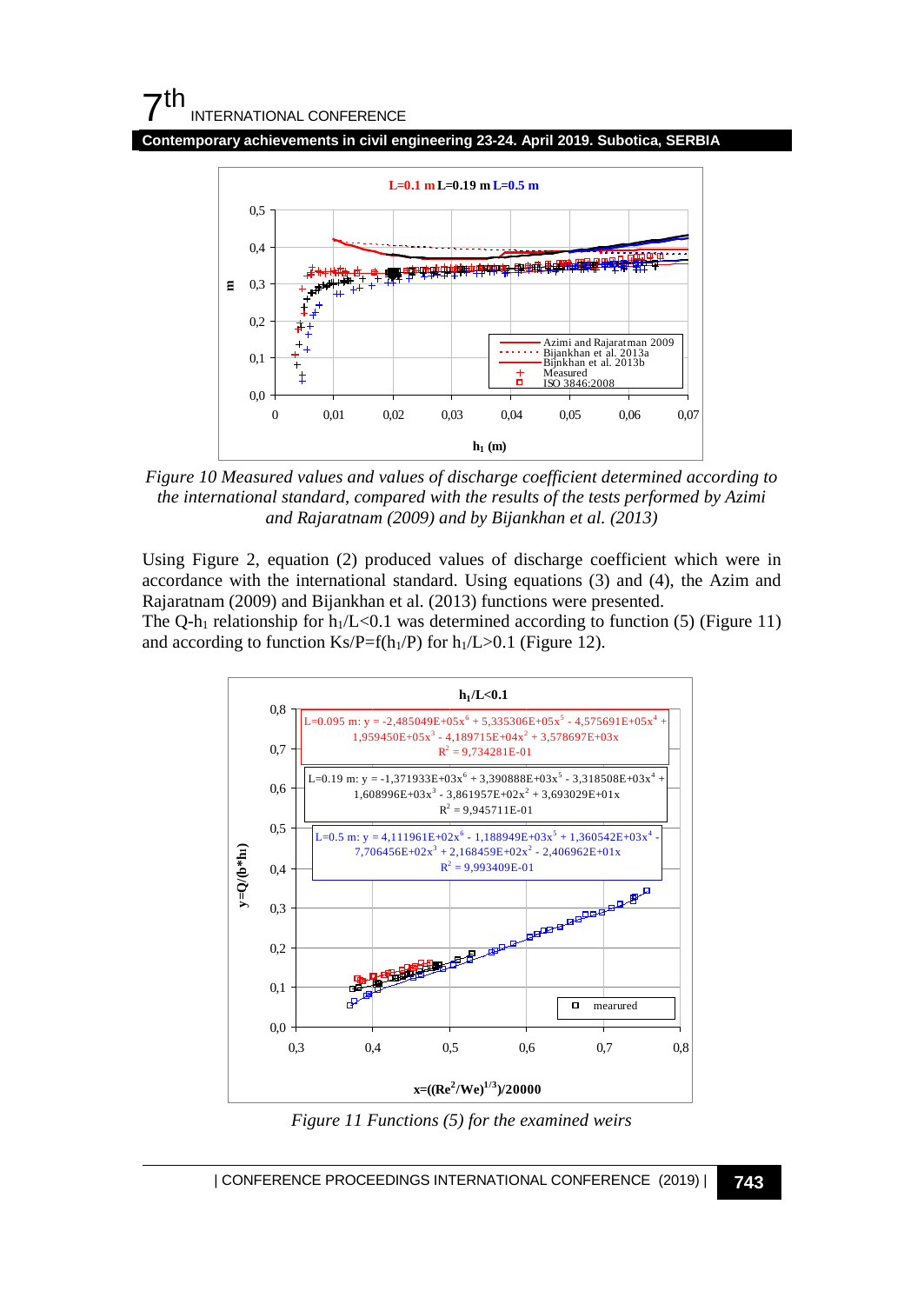

*Figure 12 Functions Ks/P=f(h1/P) for the examined weirs*

Function Ks/P=f(h<sub>1</sub>/P) exploits variables Ks/P and h<sub>1</sub>/P used in equation (4).

# **4. DISCUSSION**

- 1. The investigated case does not meet the requirements of the international standard at all (for *b* and *P*), or it meets it partially ( $h_1$  and  $h_1/L$ ). According to the values of  $h_1/L$ , the measurement includes states when the weir is treated as a long-crested weir, a broad and short-crested weir (Table 2).
- 2. Hager and Schwalt (1994) examined weir of length L=0.5 m (Table 1). For flow head h<sub>1</sub>=0.05 m, relative flow head is h<sub>1</sub>/L=0.1, which makes the limit between the longcrested and the broad-crested weir (Figure 13).



*Figure 13 Change of the discharge coefficient in function of the relative flow head in the test series of Hager and Schwalt (1994)*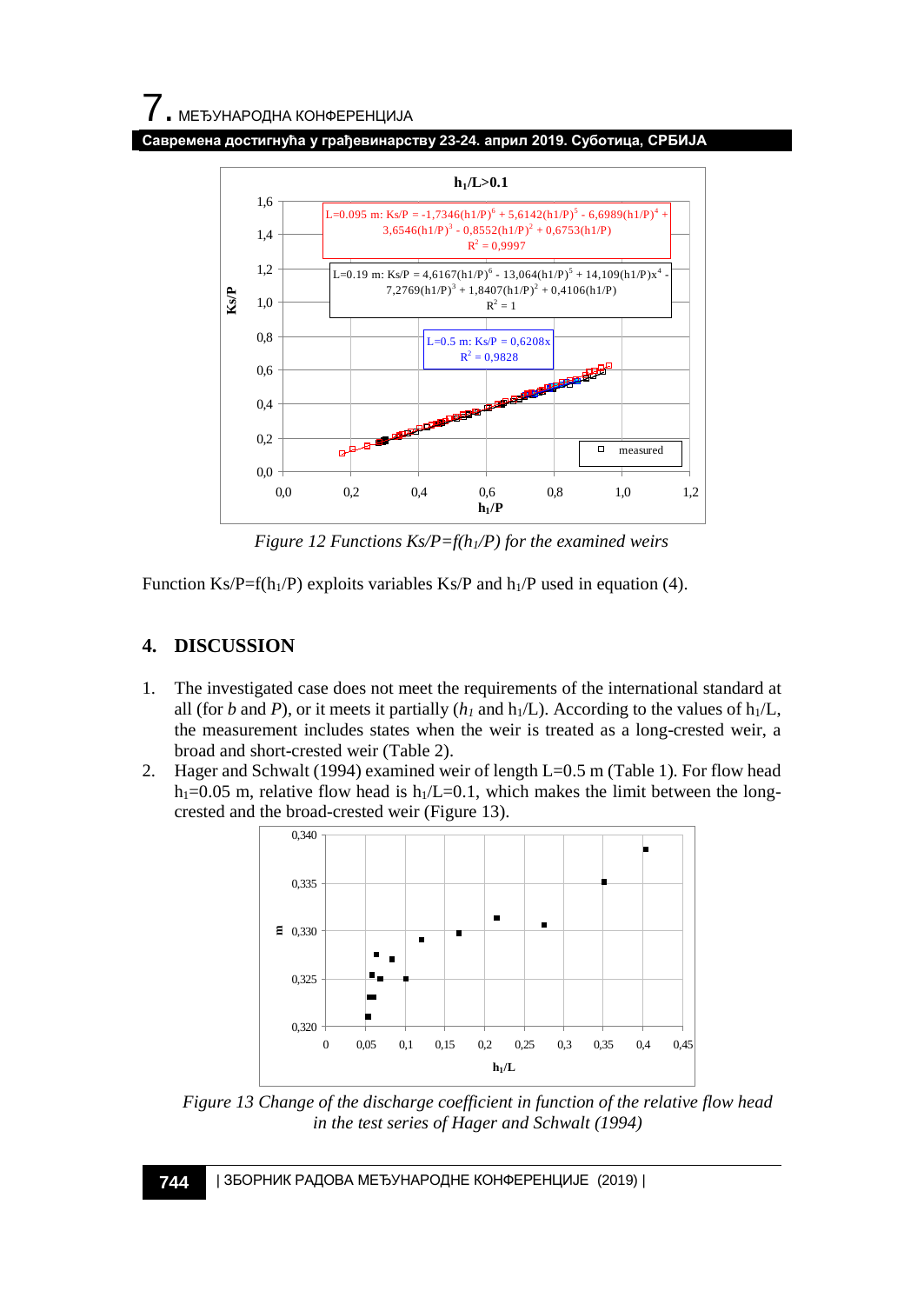### **Contemporary achievements in civil engineering 23-24. April 2019. Subotica, SERBIA**

These authors have highlighted that - in accordance with the international standard the Q-h<sub>1</sub> relationship changes at  $h_1/L=0.1$ .

Zachoval et al.  $(2014)$  come to similar result by examining a weir length of  $L=0.5$ (Table 1). Based on L=0.5 and the value of  $h_1/L=0.12$ , the flow head becomes  $h_1=0.06$ m. Therefore, the values of  $h_1/L=0.12$  and  $h_1=0.06$  are mutually related. According to this, the limit between the long-crested and the broad-crested weir is  $h_1/L=0.12$ .

3. In accordance with the international standard for  $h_1/L > 0.1$ , Azimi and Rajaratnam (2009) and Bijankhan et al. (2013) have established a  $Q-h_1$  relationship using the geometric characteristics of the weir. This relationship applies to  $h_1 < 0.06$  m as well. In case of a broad-crested weir, the following found to be true: for  $h_1/L > 0.1$  $(h<sub>1</sub>>0.0095$  m for L=0.095 m, h<sub>1</sub> $>0.019$  m for L=0.19 m and h<sub>1</sub> $>0.05$  m for L=0.5 m) the viscosity and water surface tension do not influence the  $Q-h_1$  relationship.

According to Figure 10, in this flow domain, out of the mentioned functions, the functions of the international standard and the functions established by Azimi and Rajaratnam (2009) were the closest to the measured values. The error margins of the discharge coefficient are (Figure14 and Table 3): a) ranging between -3.15% and +5.44% with the function from the international standard and b) ranging between - 5.60% and +6.15% with the function established by Azimi and Rajaratnam (2009).



*Figure 14 Errors in the discharge coefficient and discharge in function of the flow head*

| L(m)          | 0.095                  |                        | 0.5                    |
|---------------|------------------------|------------------------|------------------------|
| ISO 3846:2008 | $-3.15\% \div +3.45\%$ | $+1.05\% \div +5.44\%$ | $-0.90\% \div +4.36\%$ |
| Azimi and     | $-5.60\% \div 1.06\%$  | $+0.07\% \div 6.15\%$  | $-0.21\% \div 5.20\%$  |
| Rajaratnam    |                        |                        |                        |
| (2009)        |                        |                        |                        |
| $h_1/L < 0.1$ | $-2.79\% \div 3.69\%$  | $-3.24\% +3.02\%$      | $-2.32\% \div 2.61\%$  |
| 0.1 < h/L     | $-2.04\% \div 2.82\%$  | $-1.57\% \div 1.6\%$   | $-2.14\% \div 1.93\%$  |

*Table 3 Error margins of flow and discharge coefficients*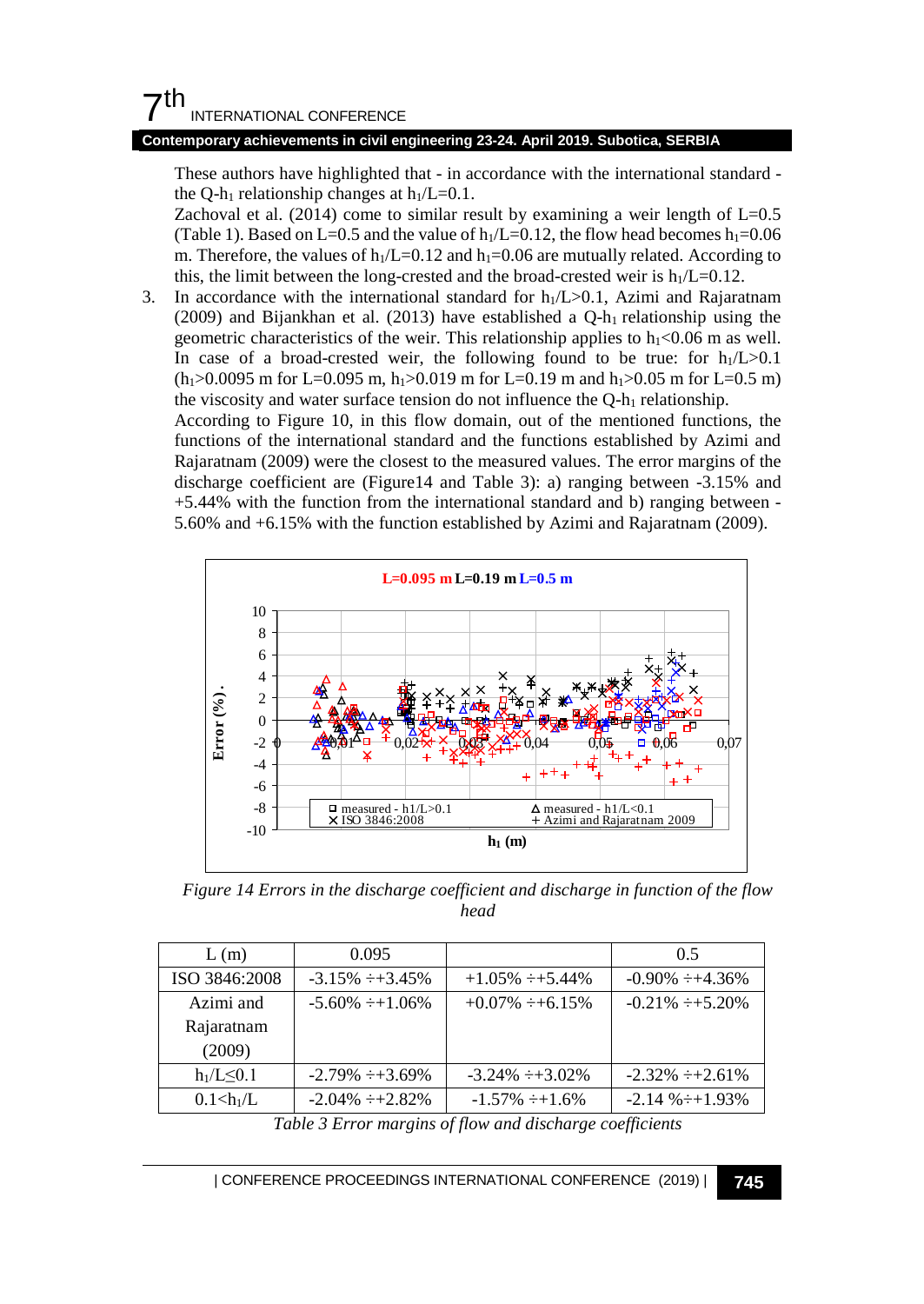In order to reduce these margins, functions shown in Figure 12 for the calculation of discharge have been established. In these cases, the error range in determining discharge is between -2.14% and +2.82%.

4. Data for  $h_1/L < 0.1$  ( $h_1 < 0.0095$  m for L=0.095 m,  $h_1 < 0.019$  m for L=0.19 m and  $h_1=0.05$  m for L=0.5 m) does not belong to the broad-crested weir, but to the longcrested weir, with which the international standard does not deal.

The tests performed by Azimi and Rajaratnam (2009) and by Bijankhan et al. (2013) have already showed that the functions for the Q-h<sub>1</sub> relationship corresponding to long-crested weirs are different from the functions for the  $Q-h_1$  relationship corresponding to the broad-crested weirs. This conclusion is supported by the following: the difference in the  $Q-h_1$  relationship is due to the higher friction in case of the weir treated as long-crested. For a broad-crested weir the relative channel length is 2.5<L/h<sub>1</sub><10, while for the long-crested weir this value is  $10 \lt L/h_1 \ll \infty$ . This observation is confirmed by Figures 10 and 11: for identical discharge, the required flow head in case of the long-crested weir is increasing by the length of the weir.

Therefore, in accordance with the international standard, Hager and Schwalt (1994) and Zachoval et al. (2014) found, that in addition to the geometric properties of the weir, viscosity and water surface tension also influence the Q-h<sub>1</sub> relationship of flows in long-crested weirs. For  $h_1/L < 0.1$ , it is justified to use a function which besides geometry characteristics account for both the viscosity and surface tension effects, such as functions of the type (5).

With the decrease of the flow head, the measurement becomes increasingly sensitive to the measurement accuracy of the flow head. For these errors, cases with  $h_1 \leq 0.0055$ m were excluded from consideration.

Using function of the type (5) shown in Figure 11 for  $h_1/L < 0.1$ , the error in the determination of flow is brought to be -3.24% to +3.69% (Figure 14 and Table 3).

### **5. CONCLUSION**

To expand the international standard ISO 3846:2008, relationship between discharge *Q* and the flow head  $h_1 < 0.06$  m has been investigated in modular flow over a full-width weir having sharp edges, without upstream and downstream ramps.

The basic characteristics of the new method for determining the  $Q-h_1$  relationship are:

- viscosity and water surface tension have impact on the  $Q-h_1$  relationship at the longcrested weir only, and
- using  $Q-h_1$  relationship shown in Figures 11 and 12, the error margins are between -3.24% and +3.69% for long-crested weirs, and between -2.14% and +2.82% for broad and short-crested weirs.

Following research should be aimed at the Q-h<sub>1</sub> relationship for  $h_1 < 0.06$  m in case of weirs with upstream and downstream ramps.

### **LITERATURE**

[1] British Standard BS ISO 3846:2008, Hydrometry – Open channel flow measurement using rectangular broad-crested weirs. This British Standard is the UK implementation of ISO 3846:2008.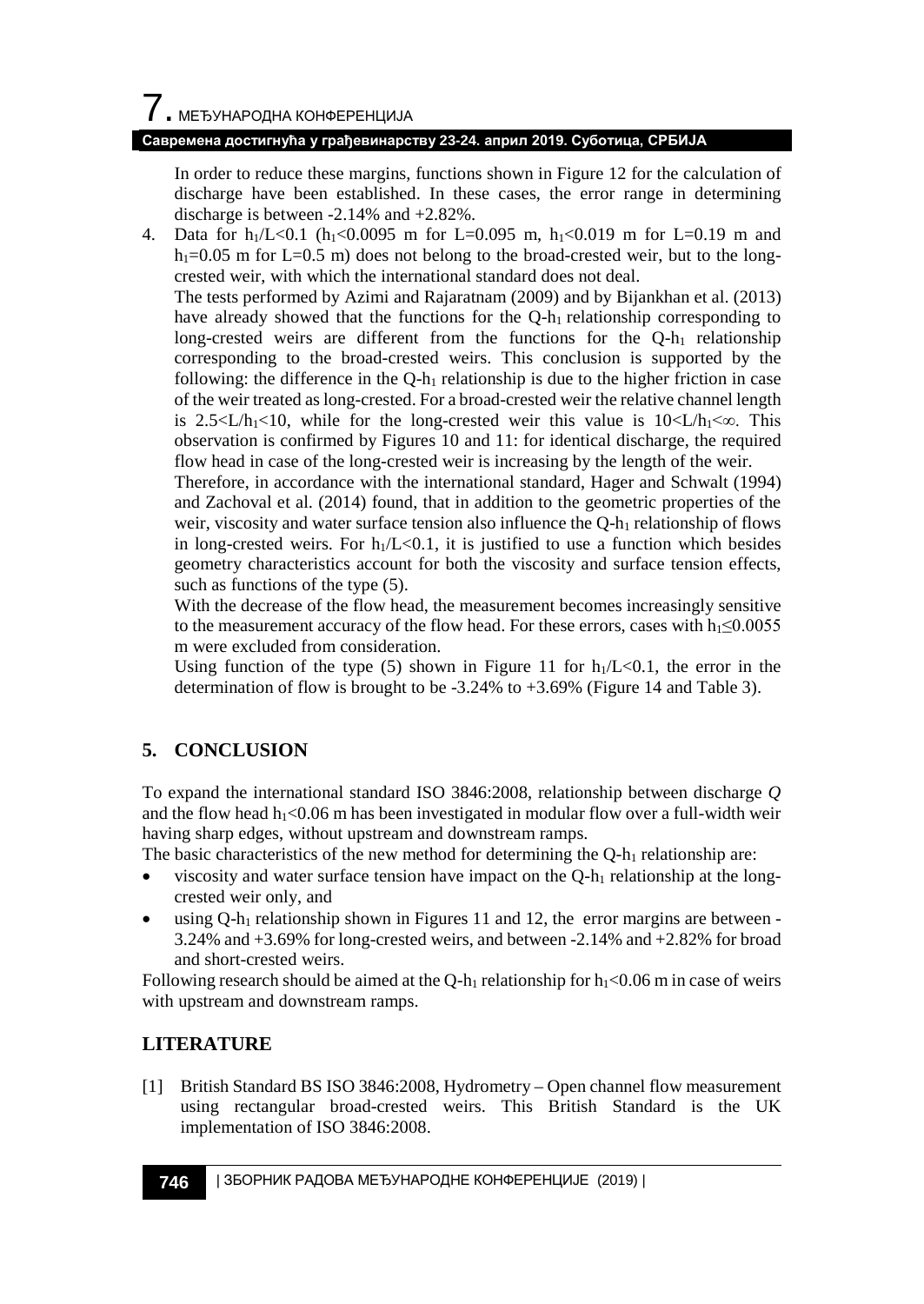#### **Contemporary achievements in civil engineering 23-24. April 2019. Subotica, SERBIA**

- [2] Govinda Rao, N. S. and Muralidhar, D.: Discharge characteristics of weirs of finitecrest width. *La Houille Blanche*, 1963, **5**, pp. 537-545.
- [3] Azimi, A. H. and Rajaratnam, N.: Discharge characteristics of weirs of finite crest length. *Journal of Hydraulic Engineering*, 2009, **december**, pp. 1081-1085.
- [4] Bijankhan, M., Di Stefano, C., Ferro, V. and Kouchakzadeh, S.: New Stage-Discharge Relationship for Weirs of Finite Crest Length. *Journal of Irrigation and Drainage Engineering*, 2013. 06013006-1–06013006-8.
- [5] Ranga Raju, K. G., Srivastava, R. and Porey, P. D.: Scale effects in modelling flows over broad-crested weirs. *Irrigation and Power*, 1990, **3**, pp. 101-106.
- [6] Madadi, M. R., Dalir, A. H. and Farsadizadeh, D.: Investigation of flow characteristics above trapezoidal broadcrested weirs. *Flow Measurement and Instrumentation*, 2014, pp. (2)-(38). http://dx.doi.org/10.1016/j.flowmeasinst.2014.05.014
- [7] Zachoval, Z., Knéblová, M., Roušar, L., Rumann, J. and Šulc J.: Discharge coefficient of a rectangular sharp-edged broad-crested weir. *J. Hydrol. Hydromech.*, 2014, **2**, pp. 145–149.
- [8] Bos, M. G., *Discharge Measurement Structures*, International Institute for Land Reclamation and Improvement, Wageningen, 1989, Third revised edition.
- [9] Hager, W. H. and Schwalt, M.: Broad-Crested Weir. *Journal of Irrigation and Drainage Engineering*, 1994, **1**, pp. 13-26.
- [10]Hovány, L.: *Discharge Measurement by Full-Width Ventilated Thin-Plate Weir*. Conference Proceedings 4<sup>th</sup> International Conference Contemporary Achievements in Civil Engineering 2016. Faculty of Civil Engineering, Subotica. 22nd April 2016, pp. 669-677.
- [11]Hovány, L.: *Different Height Thin-plate Weirs for Measuring Discharge Hydrographs*. Contemporary Achievements in Civil Engineering 2017. 5<sup>th</sup> International Conference. Faculty of Civil Engineering, Subotica. 21. April 2017, pp. 661-673.
- [12]Hovany, L.: New method for discharge hydrograph measurement of the free overflow withfull-width, thin-plate weir. *Current Science*, 2017, **1**, pp. 148-154.
- [13]Hovanj, L.: Oštroivični prelivi različite visine osposobljeni za merenje hidrograma oticaja. *Vodoprivreda*, 2017, **288-290**, pp. 329-335.
- [14]Hovanj, L.: Hidrogram oticaja meren Paršalovim suženjem korišćenjem jedne jednačine. *Vodoprivreda*, 2018, **294-296**, pp. 333-336.